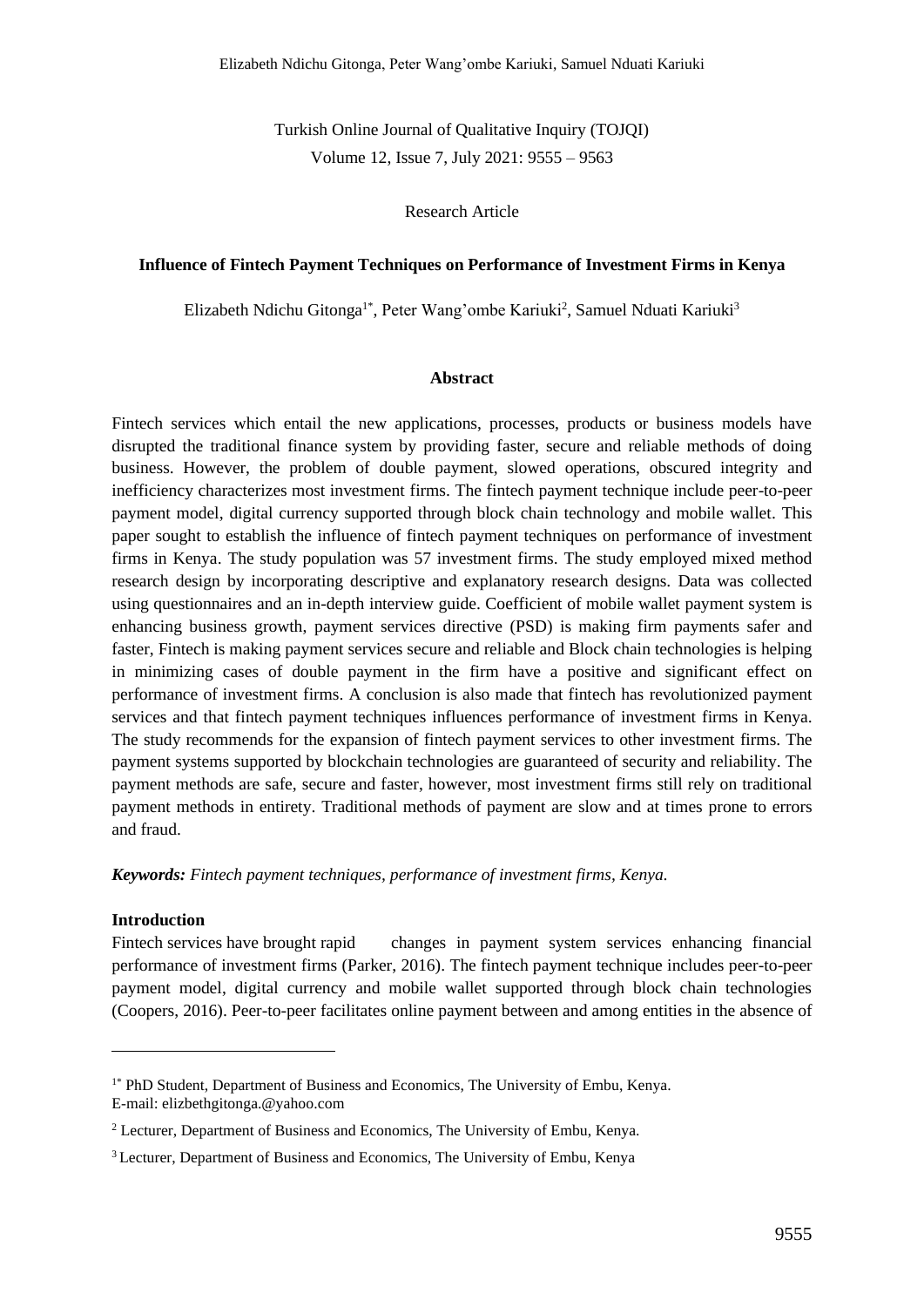a third party. As a result of this, the expenses incurred in using these platforms are lower as compared to traditional platforms hence more revenue for the firm (Knewtson, & Rosenbaum, 2020).

Mobile wallet uses electronic signals to enable people do online payments faster and securely (Parker, 2016). The mobile wallet enhances convenience, speed and security of the transactions (Andreessen, 2014). Digital currency is electronic currency that acts as medium of exchange and allows online payments to happen (Maese, Avery & Wink, 2016). Bitcoins enable users to trade products and services with other users who accept Bitcoins in making payments (Carrick, 2016). The users are only required to pay little fee for the transaction with Bit coins (Schwab, 2015). The fees generated add to the overall revenue of the firm.

Financial technologies have created a new breakthrough in the payment transaction when it launched a series of applications and online financial services with many different forms of payment in accordance with the objectives and the needs of consumers (Parker, 2016). With the development of financial technology products, customers can comfortably perform all their payments whenever and wherever they want in a simple and faster way through many online financial services. According to Yao, Di, Zheng and Xu (2018), financial technology payment technique like Peer-to-peer payment model, cryptocurrency supported through block chain technology and mobile wallet have fasten payment operations among business enterprises' and customers. However, Kang (2018) established that fintech payment services must meet and security challenges that future and present mobile fintech payment services will encounter in the perspective of mutual authentication, authorization, integrity, privacy, and availability.

Peer-to-peer payment model can be described briefly as the new form of payment that helps the counterparties transfer money from their bank accounts to others' bank accounts anywhere and anytime through the Internet or the smartphones having the network connection (Broom, 2015). Peerto-peer (P2P) payment performs all the transaction electronically, which it will automatically connect the buyers and the sellers together without the need of the third party. Therefore the cost of using this kind of payment is much lower than the traditional one (Knewtson, & Rosenbaum, 2020). Furthermore, the biggest benefit this model brings to the consumers is that it minimizes the cumbersome procedures in the process of writing and mailing a check or transferring physical cash via the traditional banks, simultaneously maximize the consumers' benefits such as the speed, convenience, and simplicity (Maese, 2016).

The mobile wallet is a digital wallet which uses technology to store the digitized valuables such as the debit cards or credit cards that allow the customers to make in-store payments quickly and securely (Parker, 2016). The key purposes for inventing this payment method are to completely replace the physical wallets which people always carry in their pockets, enhance the convenience, speed and secure for the users as well as try to build the cashless society in the future (Leong & Sung, 2018). The mobile wallets utilize Near Field Communication (NFC) which is a type of radio frequency identification technology, to transmit the payment information from a mobile device to a payment terminal when they are close together in order to make the payment (Åslund, 2016).

According to Maese (2016), cryptocurrency is a form of electronic money that can be used to perform the financial transactions such as the payment or money transfer between the users through the computers. Bitcoin is a typical example of the digital currency born in 2009, which allows the users to make the trading for goods and services with the vendors who accept Bitcoins as their payments (Carrick, 2016). Bitcoin is not subject to the control or assistance by anyone, and so, all the Bitcoin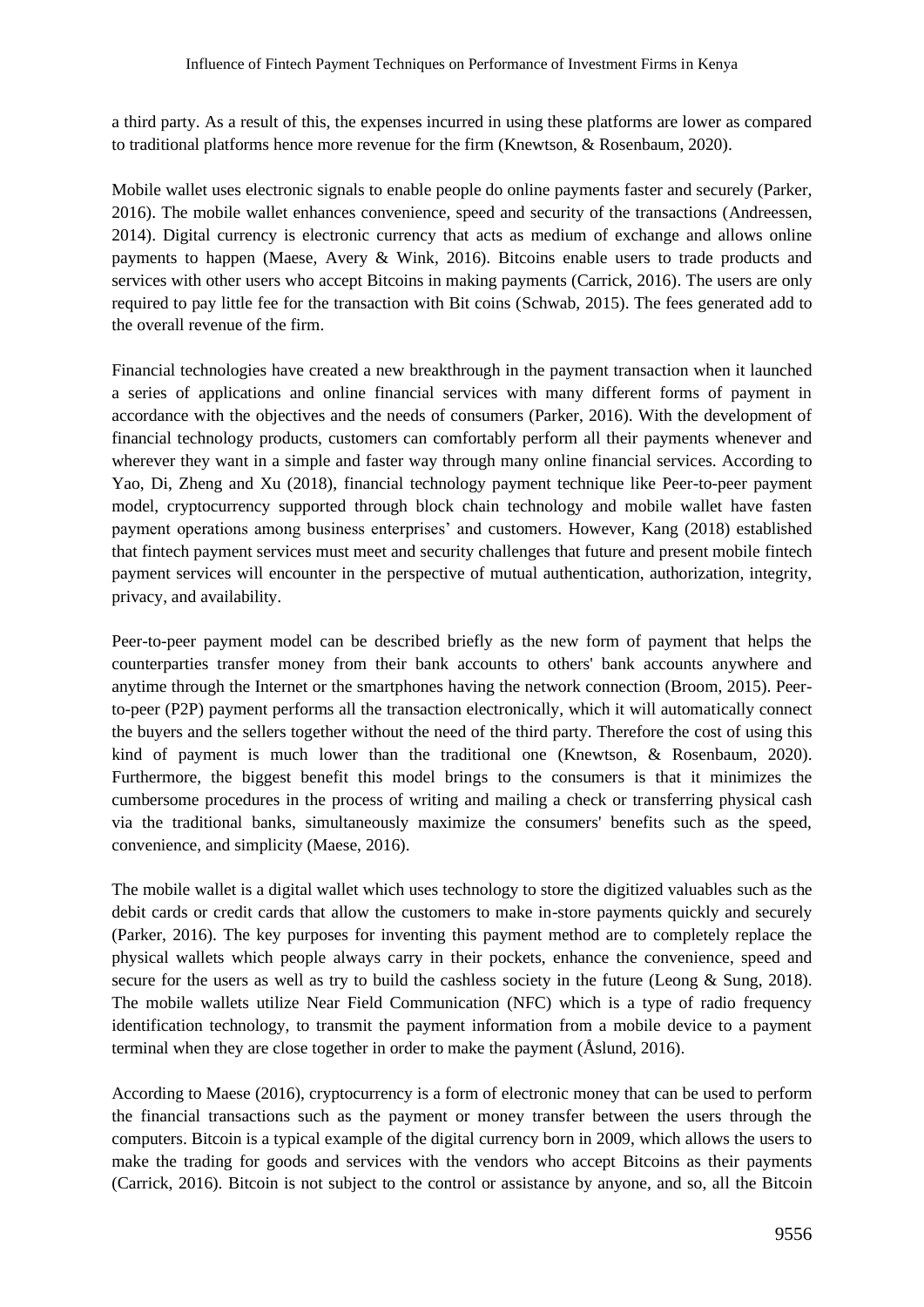transactions will be implemented independently (Lee & Low, 2018). The customers, therefore, only need to pay very little money for the transaction costs or even sometimes, there is no fee for making the transactions with Bitcoin.

Investment firms provide means through which small savers can pool funds to invest in a variety of financial instruments. The resulting economies of scale offer investors the benefits of professional asset portfolio modeling, reduced transaction costs, and the reduced risk exposure within large, diversified portfolios (Lööf & Heshmati, 2008). An investment firm is a firm whose main business is holding and managing [securities](https://en.wikipedia.org/wiki/Security_(finance)) for [investment](https://en.wikipedia.org/wiki/Investment) purposes.

In Kenya, the establishment and licensing of investment firms is done by the Capital Markets Authority (CMA). These firms are registered as Collective Investment Schemes (CIS) each mandated to operate investment based on the license granted (Ruto & Rueben, 2010). The enactment and registration of investment firms is undertaken by Registrar of Companies. The companies are registered under the guidance of Companies act of 2015. Majority of investment firms are licensed by CMA. The study focuses on investment firms that manages asset portfolio for [investment](https://en.wikipedia.org/wiki/Investment) purposes (Van Cooten & Blythin-Hammond, 2017). The investment firms engage in analyzing, selecting, maintaining, protecting and evaluating the investment assets including financial assets with the objective of achieving set investment goals (M'ariba, 2018). In this study, the focus is on companies that engage in protecting and managing investment assets that include investment banks. However, some of the investment firms have been experiencing decline in performance (CMA, 2017).

Investment firms provide advice and arrange finance for companies that want to float on the stock market, raise additional finance by issuing further shares or bonds, or carry out mergers and acquisitions. They also provide services for institutional firms that might want to invest in shares and bonds, in particular pension funds and asset managers. This study sought to establish the influence of fintech payment techniques on performance of investment firms in Kenya. The null hypothesis was that; fintech payment techniques have no significant influence on performance of investment firms in Kenya.

# **Literature and Theoretical Review**

This paper is guided by the Information Systems Success Model. Information systems success model was developed by DeLone and McLean (1992). The model has been widely used to gauge success of a new system (Acton, Halonen, Conboy & Golden, 2009). Over time the model has been modified to meet the requirements set by several kinds of information systems, and from different points of view. DeLone and McLean (1992) had argued that Information-Quality, System-Quality, and Service-Quality could stimulate Intention-to-Use and User-Satisfaction. The stimulation would further positively influence net-benefits (Lee, 2012). Figure 2.1 illustrates the updated version of Information Systems Success model.

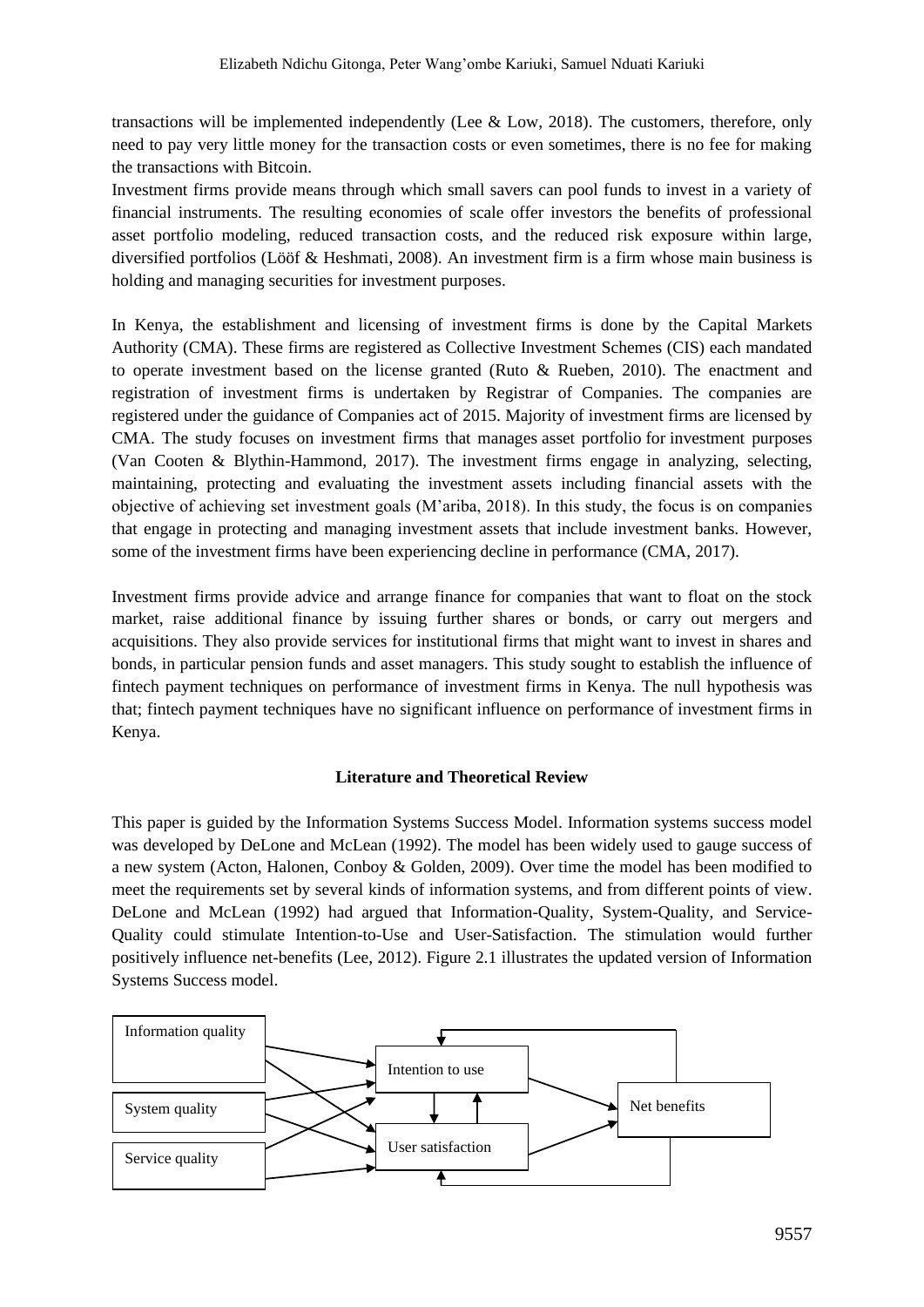### *Figure 1.* Information Systems Success Model

The information systems success model is applicable to the study as it predicts the intention of the investment firms to adopt and integrate fintech in their operations. The preparedness of investment firms to accept the application of fintech is intended at enhancing firm performance. The theory is thus relevant in gauging the intention of investment firms to use fintech services. This theory anchors objective 3; to establish the influence of fintech payment techniques on performance of investment firms in Kenya and objective 4; to determine the influence of predictive modeling on performance of investment firms in Kenya.

By employing a qualitative approach using interview guide, Gibson (2015) investigated the effect of financial technology on the financial services industry in Ireland and found that financial technology is tremendously impacting on financial services industries through automated payment techniques. The current study wishes to expand the finding of this investigation by mixing qualitative and quantitative methodologies to predict the effect brought about by fintech services on firm's performance. Furthermore, the study did not quantify the level of financial performance attained by the companies. In another study on the effect of block chain technologies on business transactions in the payment industry, Holotiuk, Pisani and Moormann (2017) adopted comparative research design and found that the application of block chain in paying for services led to authentic and secure payments, however there is need to measure firm performance brought by the application of block chain while paying for services.

Using mixed research design, Geranio (2017) conducted a study on the effect of financial technology on financial performance in the exchange industry. The study adopted mixed research design and found that financial technology in currency exchange industry led to reduction in counter party risk and posted trading costs as well as the improvement in transparency. However, the study focused only on currency exchange industry whose operations differ significantly from those of investment firms. Through a qualitative approach, Aslund (2016) found that block chain technologies has led to secure payments through a network. However, both studies did not bring out the aspects of firm performance brought by the new methods of payment.

In a study on block chain technologies, GrauMiró (2016) established that Spanish Banks owe survival to the right use of financial technology in the industry. The study found that block chain has brought changes to the current financial system of Spanish Banks. However, the study relied solely on qualitative data that were obtained from the triangulation of different partners in the banks. The current study used mixed method research design contrasting the study that solely employed qualitative research methodology. In a study on economics of mobile payments through financial technology, Au and Kauffman (2008) found that financial technology influenced mobile payment. However, the study did not link up fintech payment techniques to financial performance.

Misati, Kamau, Kipyegon and Wandaka (2019) conducted a study on the evolution of fintech/digital financial services complementary to bank performance in Kenya. The findings from the secondary data show that digital financial services positively and significantly affect the performance of large banks in both periods but positively and significantly affect medium sized banks only in the interest rate capping period and negatively and insignificantly affect small sized banks in both periods. Analysis from the primary data shows that commercial banks still dominate the financial landscape with digital loan services constituting less than 1 percent of the entire loans in the financial system but the provision of loans from non-bank actors is growing. However the non-bank credit only provide loans at very high interest rates averaging about 70 percent per annum compared to 10-20 percent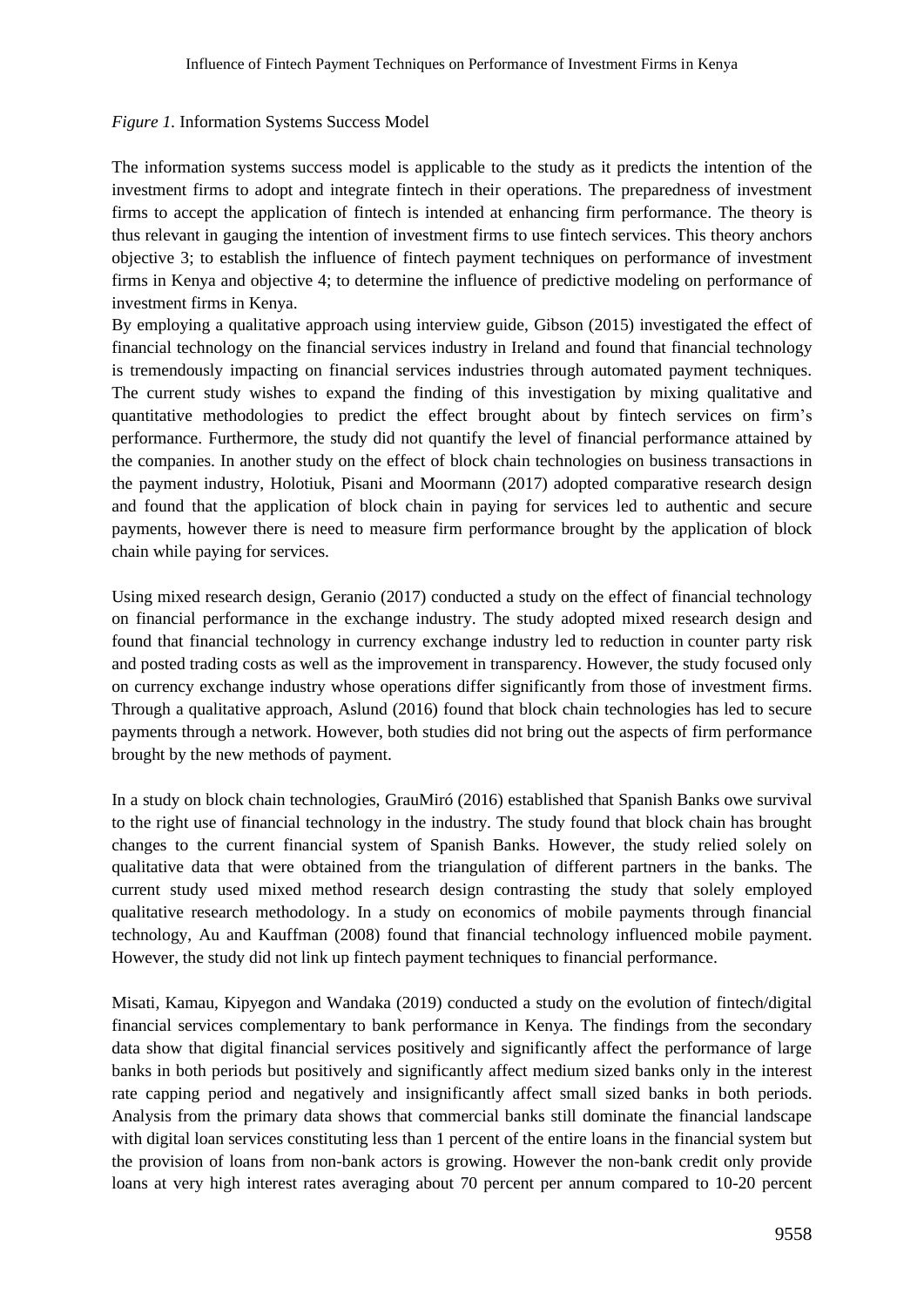offered by commercial banks. Majority of the commercial bank respondents viewed digital financial services as complementary to enhancement of efficiency and scope of financial products and services. The results imply the need for devising strategies that avoid further financial exclusion of the lowincome earners who may not afford smart phones, may not have access to internet or may be unfamiliar with smart phone features. However, the study by Misati et al. (2019) only operationalized fintech in terms of digital loans. Fintech services also include payment services, predictive modeling and asset portfolio modeling that are included in this study.

Kiilu (2018) conducted a study on the effect of fintech firms on financial performance of the banking sector in Kenya. The study employed a causal research design. The target population was all the licensed forty four commercial banks in Kenya. The study concluded that that uptake of mobile payments and the bank's financial performance have a significant positive relationship. Thus, increased uptake of mobile payments leads to increased banks financial performance. The study recommended that the regulator, the Central Bank of Kenya, should recognize the role that fintech plays in the economy and try to incorporate it in the financial system and develop a regulatory framework for it. Business operations of a bank may differ from thatof investment firms thus presenting contextual gap.

#### **Research Methodology**

The study employed descriptive and explanatory research designs. The target population was 57 investment firms that have integrated fintech in their business operations. A census of all the 57 investment firms was conducted. Primary data were collected using a structured questionnaires and in-depth interview guide. Qualitative data were analyzed using content analysis technique. Content analysis categorizes phrases, describe the logical structure of expressions and ascertain associations, connotations, denotations, elocutionary forces and other interpretations. Quantitative data was analyzed using inferential statistics specifically the structural equation modeling (SEM).

### **Research Findings and Discussion**

Data analysis entailed structural equation modeling. SEM results as shown in Table 1 show that the influence of fintech payment techniques on performance of investment firms was significant  $(R^2 = 738, p < 0.05)$ , implying that 73.8 percent of variation in performance of investment firms is explained by fintech payment techniques. Model results found that mobile wallet payment system is positively and significantly ( $β=195$ , P<0.05). The beta coefficient of.195 suggests that a unit change in the use of mobile wallet payment system is associated with.195 unit change in performance of investment firms. The coefficient of the statement that digital currencies in making payments and performance of investment firms have a negative but insignificant relationship ( $\beta$ =-.066, P>0.05).

The coefficient of the statement that payment services directive (PSD) is making firm payments safer and faster is positively and statistically significant with performance of investment firms  $(\beta = 218,$ P<0.05) implying that a unit increase payment services directive leads.218 unit increase change in performance of investment firms. The coefficient of the statement that fintech has made payment services secure and reliable is positive and significant with firm performance ( $\beta$ =.259, P<0.05). Thus, units increase in the security of payment services results with.259 unit change in performance of investment firms. Further, the coefficient of the statement that block chain technologies is helping in minimizing cases of double payment in the firm has a positive and significant  $(\beta = 203, \text{ P} < 0.05)$ relationship with performance of investment firms implying that a unit increase in the use block chain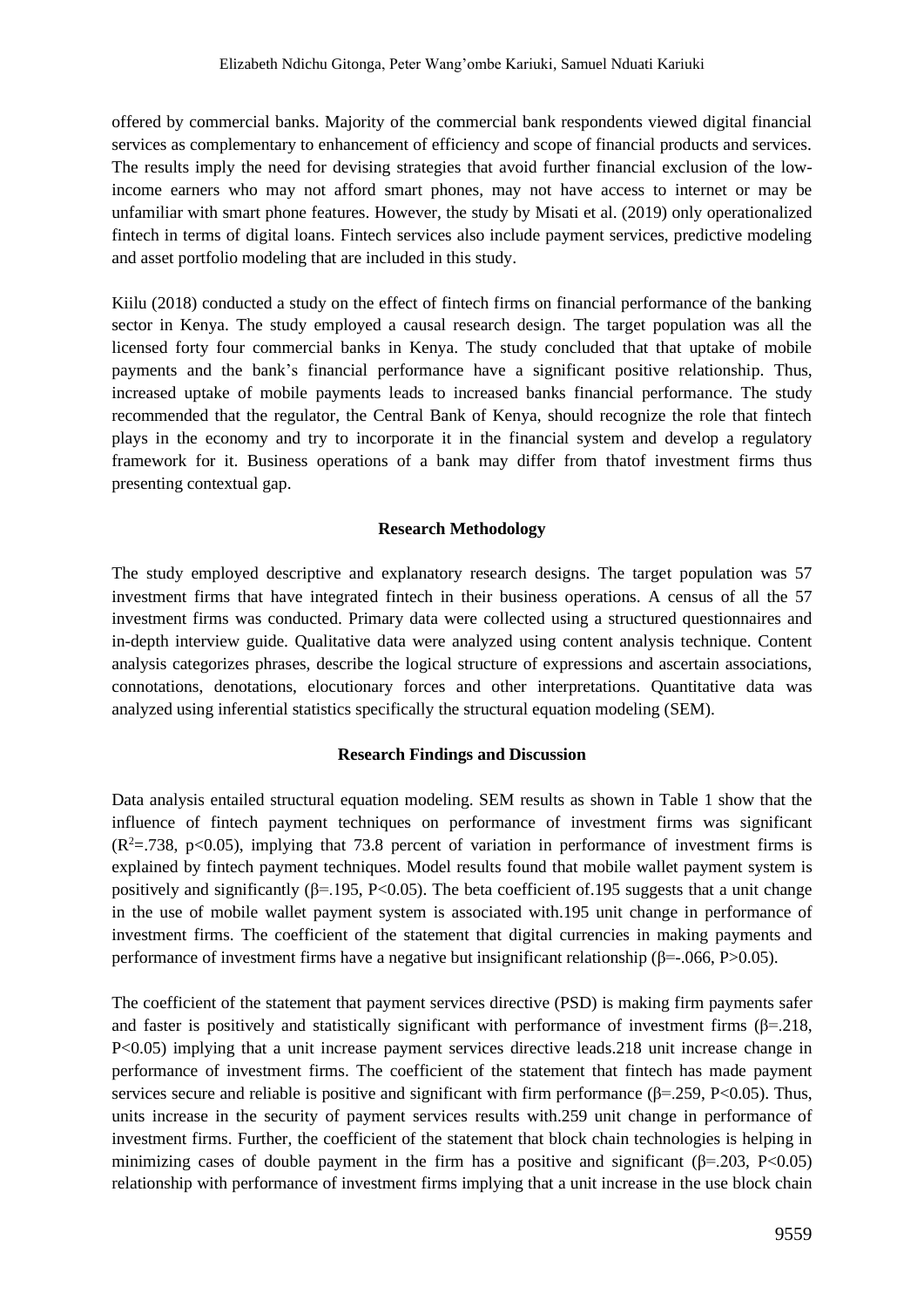technologies results with.203 unit change in performance of investment firms. The coefficient of the statement that digital currencies are helping the firm do back office and recording is negatively but statistically insignificantly related to performance of investment firms  $(\beta = .043, P > 0.05)$ .

|                            | $\ldots$ , $\ldots$ . $\ldots$ . $\ldots$ . $\ldots$ . $\ldots$ . $\ldots$ . $\ldots$ . $\ldots$ . $\ldots$ . $\ldots$ . $\ldots$ . $\ldots$ |                  |                 |      |          |          |  |
|----------------------------|----------------------------------------------------------------------------------------------------------------------------------------------|------------------|-----------------|------|----------|----------|--|
|                            |                                                                                                                                              |                  | <b>Estimate</b> | S.E. | C.R.     | P        |  |
| Firm performance           | <---                                                                                                                                         | FPT <sub>1</sub> | .195            | .059 | 3.281    | $.001**$ |  |
| Firm performance           | <---                                                                                                                                         | FPT <sub>2</sub> | $-.066$         | .060 | $-1.092$ | .275     |  |
| Firm performance           | $\leftarrow$ ---                                                                                                                             | FPT3             | .218            | .066 | 3.318    | $000**$  |  |
| Firm performance           | <---                                                                                                                                         | FPT4             | .259            | .087 | 2.966    | $.003**$ |  |
| Firm performance           | <---                                                                                                                                         | FPT <sub>5</sub> | .203            | .085 | 2.387    | $.017**$ |  |
| Firm performance           | <---                                                                                                                                         | FPT6             | $-.043$         | .046 | $-0.929$ | .353     |  |
|                            |                                                                                                                                              | <b>Estimate</b>  |                 |      |          |          |  |
| <b>Squared correlation</b> | .738                                                                                                                                         |                  |                 |      |          |          |  |
| **Significant at 0.05      |                                                                                                                                              |                  |                 |      |          |          |  |

# *Influence of Fintech Payment Techniques on Performance of Investment Firms*

Where:

Table 1

FPT1= Mobile wallet payment system is enhancing business growth.

FPT2= Digital currencies in making payments are enhancing business growth.

FPT3= Payment services directive (PSD) is making firm payments safer and faster.

FPT4= Fintech is making payment services secure and reliable.

FPT5= Block chain technologies is helping in minimizing cases of double payment in the firm.

FPT6= Digital currencies are helping the firm do back office and recording.

The null hypothesis was that; fintech payment techniques have no significant influence on performance of investment firms in Kenya. The study concluded that mobile wallet payment system is enhancing business growth, payment services directive (PSD) is making firm payments safer and faster, Fintech is making payment services secure and reliable and Block chain technologies is helping in minimizing cases of double payment in the firm have significant effect on performance of investment firms. Digital currencies in making payments are enhancing business growth and digital currencies are helping the firm do back office and recording had negative and infisignificant effect on performance of investment firms. In an interview session with investment managing director 3, this was quoted;

*"The use of peer to peer payment and e-mobile wallets has enhanced swift and secure payments. Making online payments proved hard but the introduction of various online payment methods helped make business transactions quickly and safely"* Managing Director 3 [Key Informant, 2019].

Fintech services have brought rapid changes in payment system services enhancing performance of investment firms. The fintech payment technique includes peer-to-peer payment model, digital currency and mobile wallet supported through block chain technologies. Digital financial services expand the delivery of traditional banking services to the customers through innovative technologies like internet banking, mobile-phone-enabled solutions, electronic money models and digital payment platforms. The results of the study concur with Gibson (2015) that financial technology has tremendously impacted on financial services industries by enhancing automated payment techniques.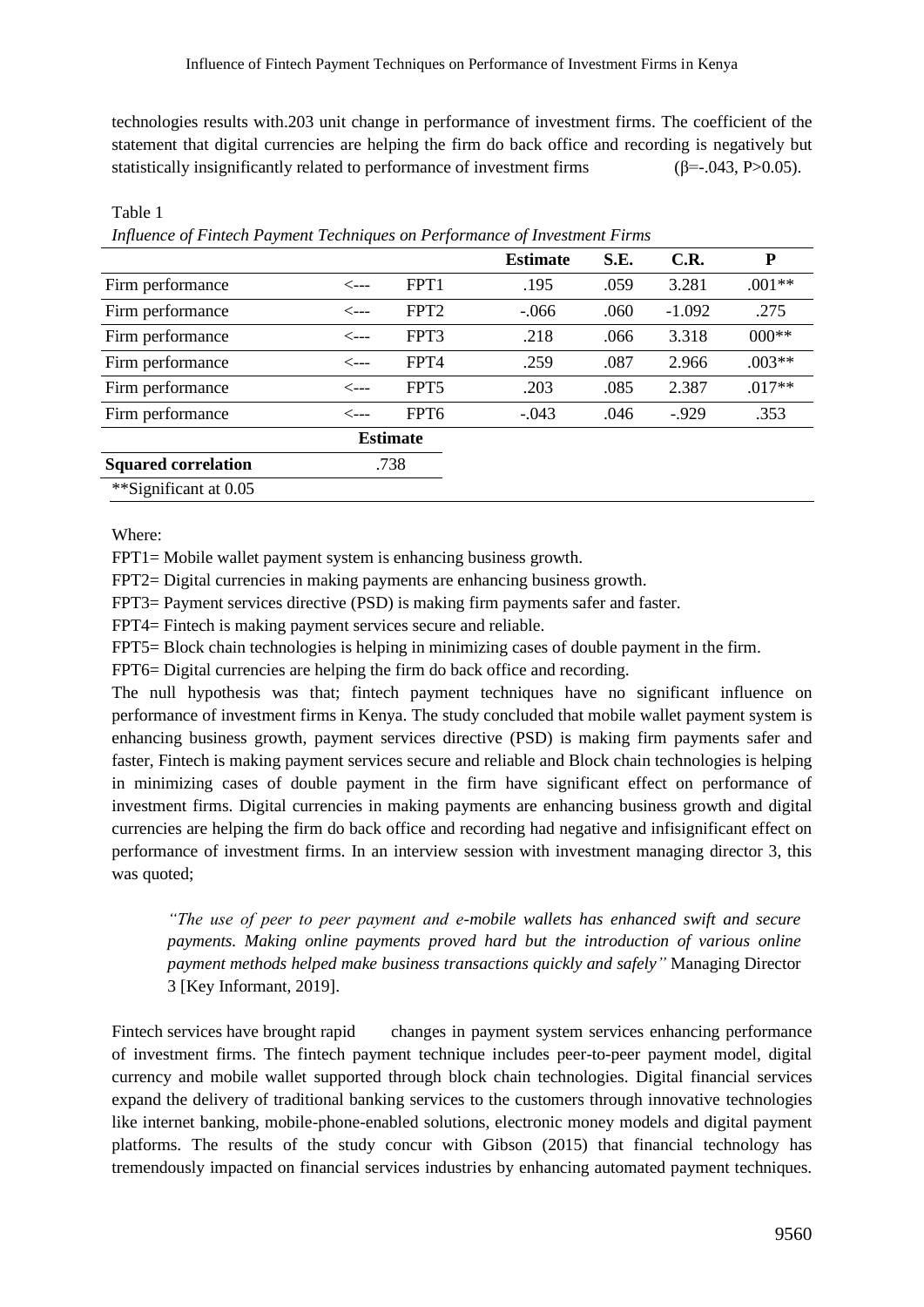Peer-to-peer facilitates online payment between and among entities in the absence of a third party. Peer-to-peer (P2P) platforms issue credits without bank interventions to individuals and firms investing in small businesses. These platforms serve borrowers and lenders while others allow lenders to select the borrowers, loans packages and online auctions to issue. As a result of this, the expenses incurred in using these platforms are lower as compared to traditional platforms hence more revenue for the firm. The mobile wallet enhances convenience, speed and security of the transactions. The results of the study concur with Holotiuk, Pisani and Moormann (2017) that the application of block chain in making payments has led to authentic and secure payments. According to Geranio (2017) financial technology in currency exchange industry led to reduction in counter party risk and posted trading costs as well as the improvement in transparency. Moreover, Aslund (2016) noted that block chain technologies have led to secure payments through a network.

## **Conclusion and Recommendations**

A conclusion is also made that fintech has revolutionized payment services and that fintech payment techniques influences performance of investment firms in Kenya. Faster and secure payment techniques have been devised courtesy of financial technology. A well-functioning payment system is indispensable to reduce the costs of exchanging goods and services in the economy. The introduction of fintech payment methods like Paypal, Venmo, Applepay, Alipay and mobile money have enhanced the simplicity of paying for goods and services while replacing credit cards and loan.

The study recommends for the expansion of fintech payment services to other investment firms. The payment systems supported by blockchain technologies are guaranteed of security and reliability. The payment methods are safe, secure and faster, however, most investment firms still rely on traditional payment methods in entirety. Traditional methods of payment are slow and at times prone to errors and fraud.

The use of digital currencies has been facing policies and regulatory challenges related to its use. Central Bank of Kenya (CBK) legalizes only the use of physical tender currencies as medium of exchange. The use of digital currencies received harsh reception by CBK in 2015 as lacking universal acceptance and law supporting its use. Fintech has been considered to infringe clients' data privacy and confidentiality. Two new laws are available concerning the embarkation of Fintech firms, PSD2 and GDPR. The First one is PSD2 (Second Payment Services Directive), which obliges the financial institutions to allow third-party providers such as Fintech firms to access client accounts, hence Fintech firms need bank's client permission not financial institution permission. The second law, the General Data Protection Regulation (GDPR) due to the digitization such, social media and the internet could jeopardize people's private information and need to be adhered to. Thus, PSD2 generates opportunities for Fintech firms, while GDPR leads to more cost for Fintech firms remedying customer data to adapt to the new law.

Nevertheless, the Central Bank of Kenya in conjunction with the Ministry of Treasury and investors have been participating in policy talks on how to spur fintech growth by implementing appropriate policy guidelines. The Business Regulatory Reform Unit, an arm of the ministry of finance is tasked with simplifying business licensing reviewed its business licensing guidelines to be simple and favourable to investors. According to the Monetary Statement of 2016, the CBK will continue to support development of new products and innovations towards enhancing financial access. Appropriate legislation and regulations may be proposed to ensure that such innovations are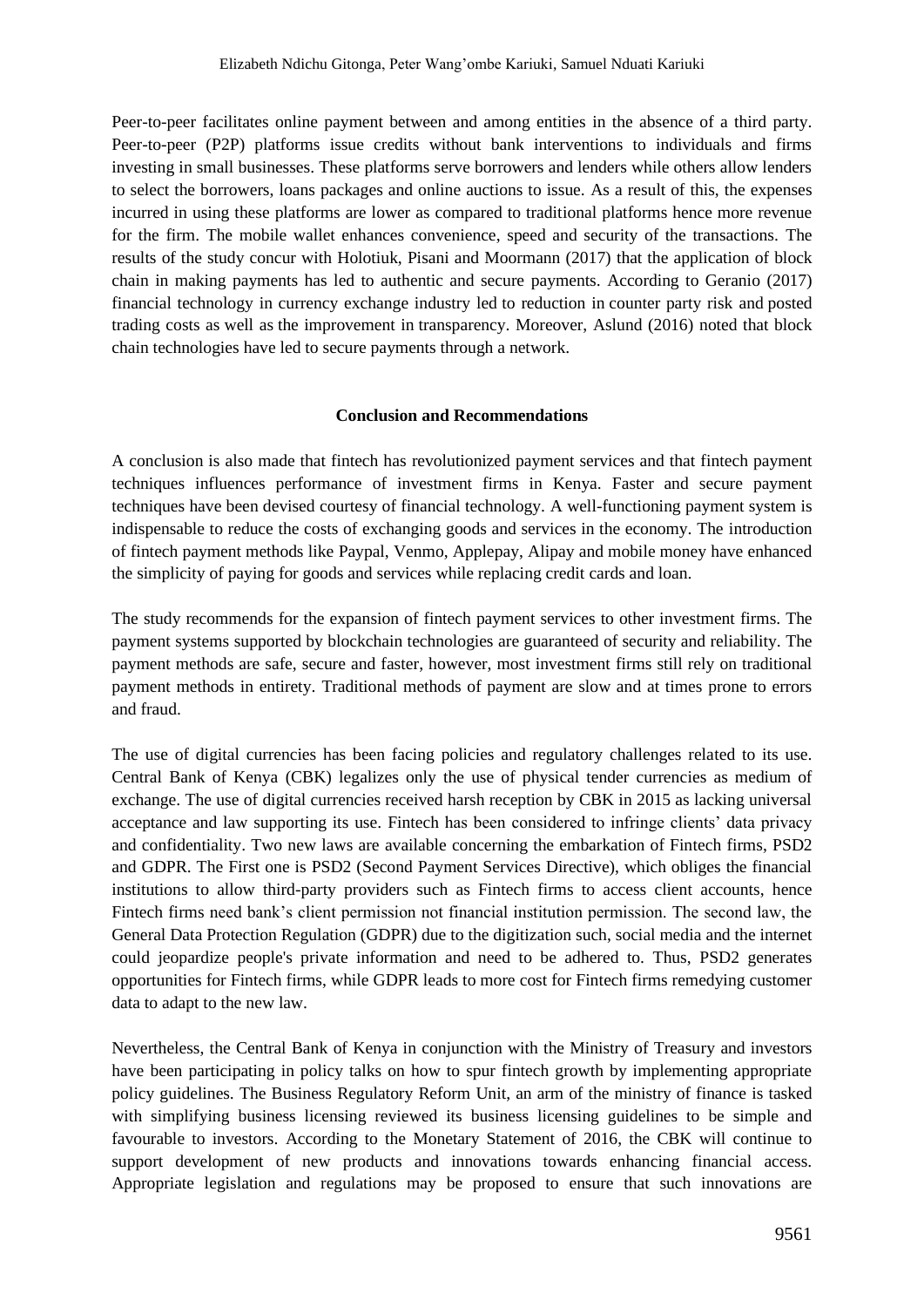operationalized accordingly so as to enhance market confidence among the fintech investment firms. The CBK is seeking advice from external companies about how to legislate around new Fintech. For the Fintech sector, these policies will proof to be beneficial.

#### **References**

- *1.* Acton, T., Halonen, R., Conboy, K., & Golden, W. (2009). *DeLone & McLean success model as a descriptive tool in evaluating the use of a virtual learning environment.*
- 2. Andreessen, M. (2014). *Why bitcoin matters*. *New York Times*, 1-21.
- 3. https://dealbook.nytimes.com/2014/01/21/why-bitcoin-matters/
- 4. Åslund, O. E. (2016). Confronting the Blockchain-Incumbents' Active Involvement in Disruptive Niche Innovations. *Europe-Asia Studies*, *68*(4), 750-773.
- 5. Au, Y. A., & Kauffman, R. J. (2008). The economics of mobile payments: Understanding stakeholder issues for an emerging financial technology application. *Electronic Commerce Research and Applications*, 7(2), 141-164.
- 6. Broom, D. (2015). *Innovation in payments: The future is fintech.* BNY Mellon.
- 7. Carrick, J. (2016). Bitcoin as a complement to emerging market currencies. *Emerging Markets Finance and Trade*, 52(10), 2321-2334.
- 8. Coopers, P. W. (2016). Blurred Lines: How Fintech is Shaping Financial Services. *Global Fintech report*, 3(9), 1-36.
- 9. Geranio, M. (2017). The Governance of Exchanges. *In Evolution of the Exchange Industry*, 83-97. Springer, Cham.
- 10. Gibson, J. (2015). *The impact Fintech is having on the financial services industry in Ireland*. Doctoral dissertation. Dublin Business School. Ireland
- 11. GrauMiró, J. (2016). Strategic innovation in financial sector: Blockchain and the case of Spanish banks. *Journal of Banking & Finance*, 12(6), 63-83.
- 12. Holotiuk, F., Pisani, F., & Moormann, J. (2017). *The impact of blockchain technology on business models in the payments industry*. Frankfurt School of Finance & Management, Process Lab, Frankfurt a. M., Germany, 912-926.
- 13. Kang, J. (2018). Mobile payment in Fintech environment: trends, security challenges, and services. *Human-centric Computing and Information Sciences*, *8*(1), 1-16.
- 14. Kiilu, N. (2018). Effect of Fintech Firms on Financial Performance of the Banking Sector in Kenya. *Journal of Finance, 34*(5), 23-47.
- 15. Knewtson, H.S., & Rosenbaum, Z.A. (2020). Toward understanding FinTech and its industry. *Managerial Finance*, Vol. 46 No. 8, pp. 1043-1060.
- 16. Lee, D. K. C., & Low, L. (2018). *Inclusive fintech: blockchain, cryptocurrency and ICO*. World Scientific.
- 17. Lee, R. C. (2012). Does the success of information systems really matters to firm performance?. *i-Business*, 4(2), 98-107
- 18. Leong, K., & Sung, A. (2018). FinTech (Financial Technology): what is it and how to use technologies to create business value in fintech way?. *International.*